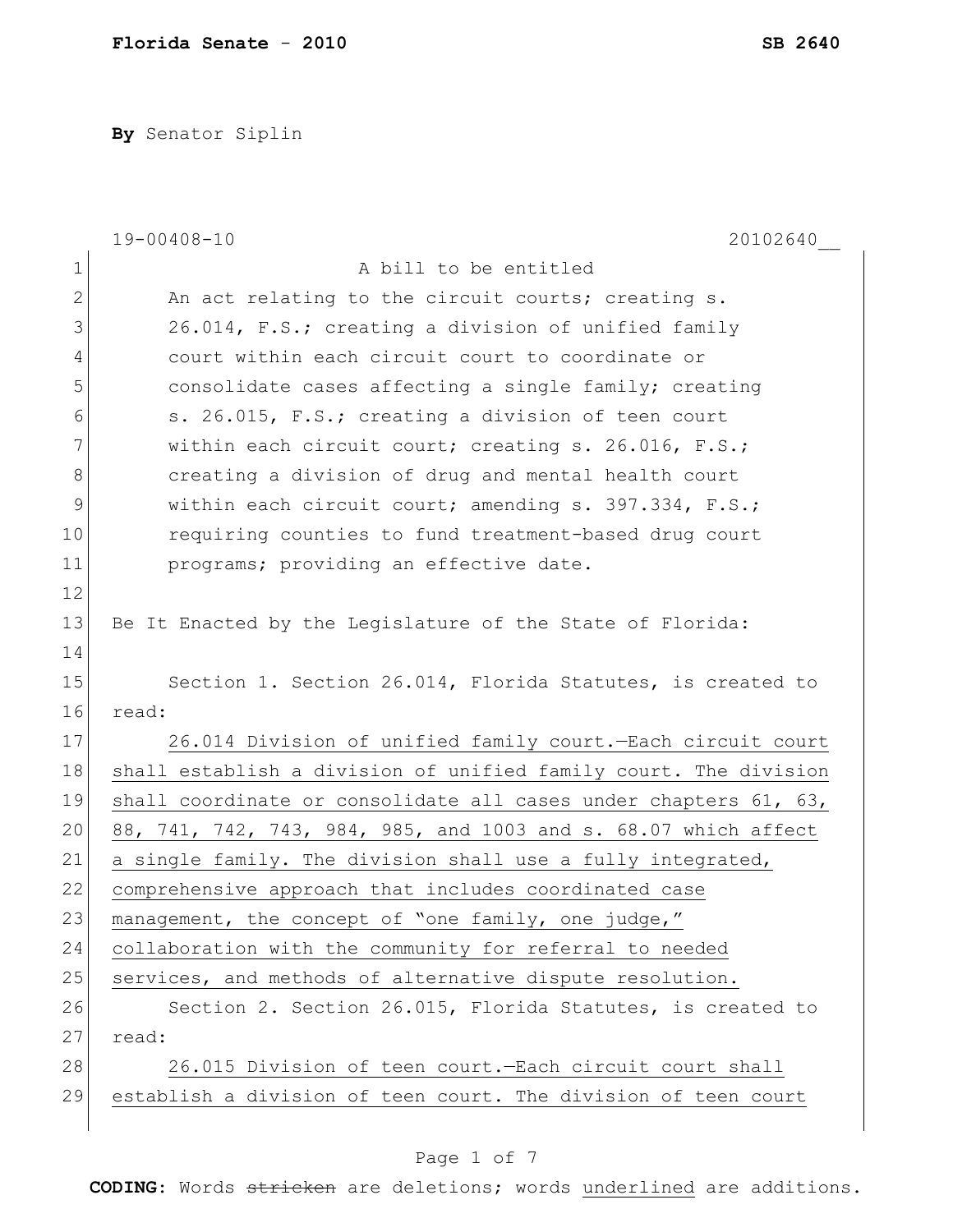|    | $19 - 00408 - 10$<br>20102640                                    |
|----|------------------------------------------------------------------|
| 30 | shall administer s. 938.19.                                      |
| 31 | Section 3. Section 26.016, Florida Statutes, is created to       |
| 32 | read:                                                            |
| 33 | 26.016 Division of drug and mental health court.-Each            |
| 34 | circuit court shall establish a division of drug and mental      |
| 35 | health court to administer ss. 394.656, 394.658, and 397.334.    |
| 36 | Section 4. Section 397.334, Florida Statutes, is amended to      |
| 37 | read:                                                            |
| 38 | 397.334 Treatment-based drug court programs.-                    |
| 39 | (1) Each county shall may fund a treatment-based drug court      |
| 40 | program under which persons in the justice system assessed with  |
| 41 | a substance abuse problem will be processed in such a manner as  |
| 42 | to appropriately address the severity of the identified          |
| 43 | substance abuse problem through treatment services tailored to   |
| 44 | the individual needs of the participant. It is the intent of the |
| 45 | Legislature to encourage the Department of Corrections, the      |
| 46 | Department of Children and Family Services, the Department of    |
| 47 | Juvenile Justice, the Department of Health, the Department of    |
| 48 | Law Enforcement, the Department of Education, and such agencies, |
| 49 | local governments, law enforcement agencies, other interested    |
| 50 | public or private sources, and individuals to support the        |
| 51 | ereation and establishment of these problem-solving court        |
| 52 | programs. Participation in the treatment-based drug court        |
| 53 | programs does not divest any public or private agency of its     |
| 54 | responsibility for a child or adult, but enables these agencies  |
| 55 | to better meet their needs through shared responsibility and     |
| 56 | resources.                                                       |
| 57 | (2) Entry into any pretrial treatment-based drug court           |
| 58 | program shall be voluntary. When neither s. 948.08(6) (a) 1. nor |

# Page 2 of 7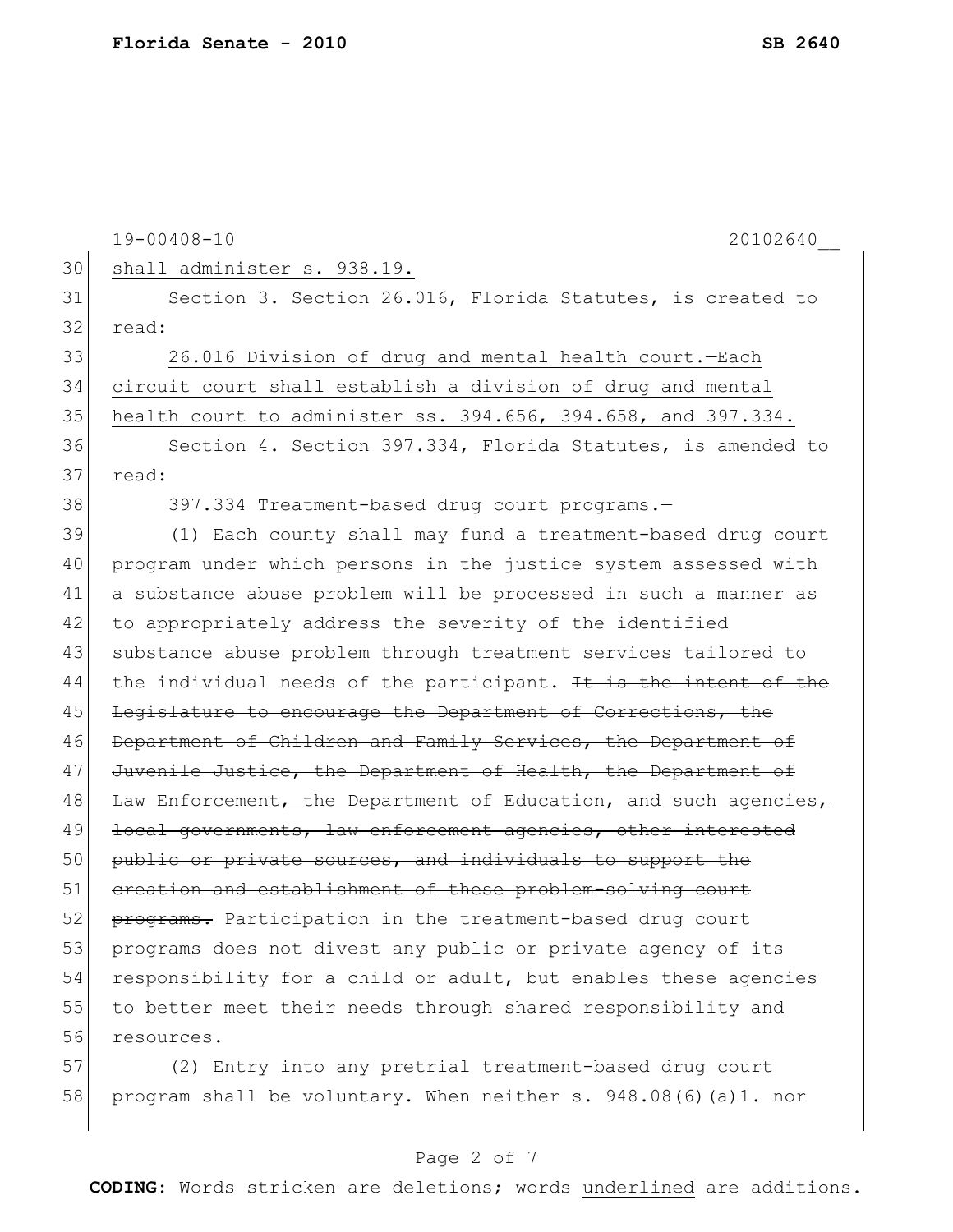19-00408-10 20102640\_\_

59 2. applies, the court may order an individual to enter into a 60 pretrial treatment-based drug court program only upon written 61 agreement by the individual, which shall include a statement 62 that the individual understands the requirements of the program 63 and the potential sanctions for noncompliance.

64 (3)(a) Entry into any postadjudicatory treatment-based drug 65 court program as a condition of probation or community control 66 pursuant to s. 948.01, s. 948.06, or s. 948.20 must be based 67 upon the sentencing court's assessment of the defendant's 68 criminal history, substance abuse screening outcome, amenability 69 to the services of the program, total sentence points, the 70 recommendation of the state attorney and the victim, if any, and 71 the defendant's agreement to enter the program.

72 (b) An offender who is sentenced to a postadjudicatory drug 73 court program and who, while a drug court participant, is the 74 subject of a violation of probation or community control under 75 s. 948.06, based solely upon a failed or suspect substance abuse 76 test administered pursuant to s. 948.01 or s. 948.03, shall have 77 the violation of probation or community control heard by the 78 judge presiding over the postadjudicatory drug court program. 79 The judge shall dispose of any such violation, after a hearing 80 on or admission of the violation, as he or she deems appropriate 81 if the resulting sentence or conditions are lawful.

82 (4) The treatment-based drug court programs shall include 83 therapeutic jurisprudence principles and adhere to the following 84 10 key components, recognized by the Drug Courts Program Office 85 of the Office of Justice Programs of the United States 86 Department of Justice and adopted by the Florida Supreme Court 87 Treatment-Based Drug Court Steering Committee:

## Page 3 of 7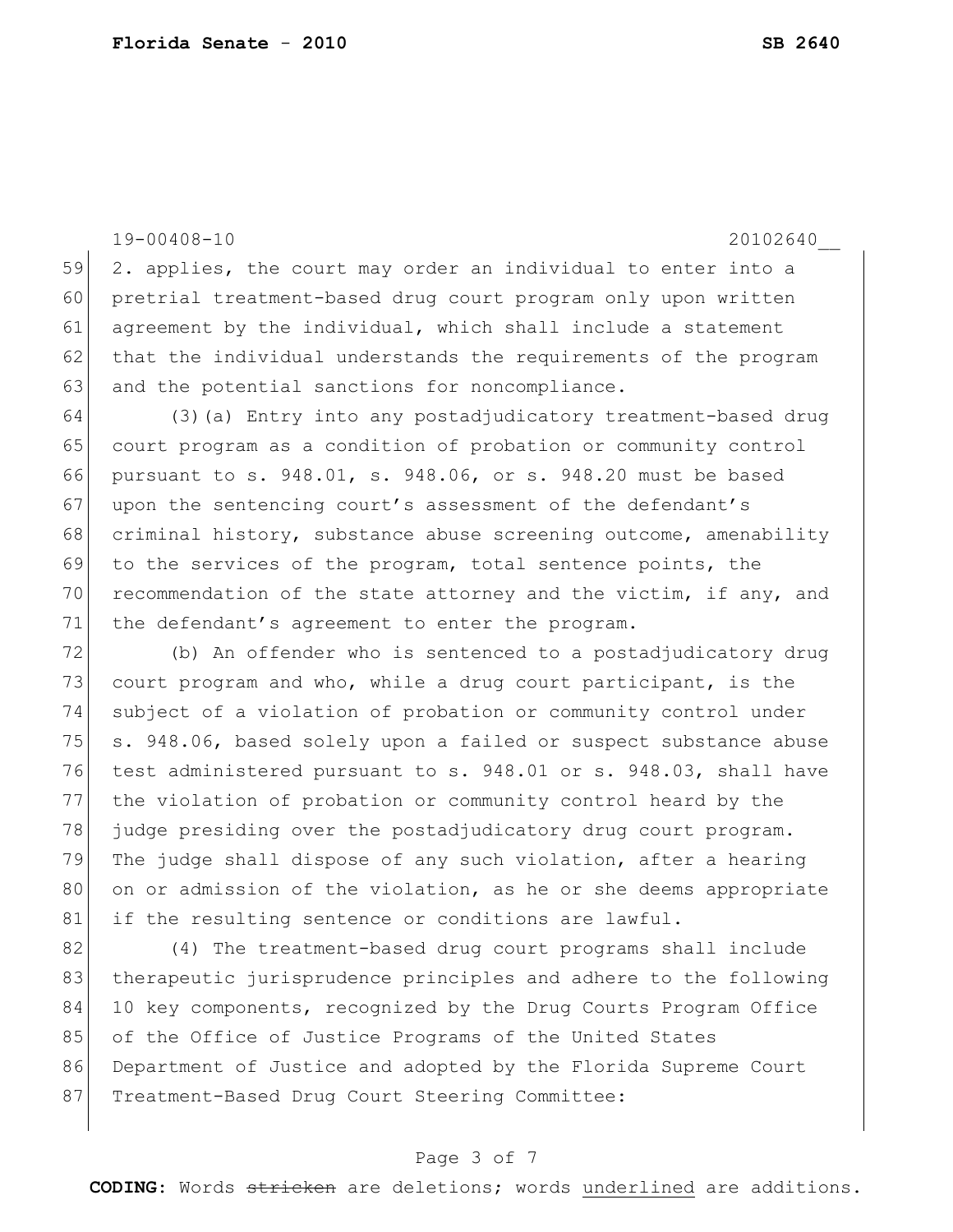|     | $19 - 00408 - 10$<br>20102640                                   |
|-----|-----------------------------------------------------------------|
| 88  | (a) Drug court programs integrate alcohol and other drug        |
| 89  | treatment services with justice system case processing.         |
| 90  | (b) Using a nonadversarial approach, prosecution and            |
| 91  | defense counsel promote public safety while protecting          |
| 92  | participants' due process rights.                               |
| 93  | (c) Eligible participants are identified early and promptly     |
| 94  | placed in the drug court program.                               |
| 95  | (d) Drug court programs provide access to a continuum of        |
| 96  | alcohol, drug, and other related treatment and rehabilitation   |
| 97  | services.                                                       |
| 98  | (e) Abstinence is monitored by frequent testing for alcohol     |
| 99  | and other drugs.                                                |
| 100 | (f) A coordinated strategy governs drug court program           |
| 101 | responses to participants' compliance.                          |
| 102 | (g) Ongoing judicial interaction with each drug court           |
| 103 | program participant is essential.                               |
| 104 | (h) Monitoring and evaluation measure the achievement of        |
| 105 | program goals and gauge program effectiveness.                  |
| 106 | (i) Continuing interdisciplinary education promotes             |
| 107 | effective drug court program planning, implementation, and      |
| 108 | operations.                                                     |
| 109 | (j) Forging partnerships among drug court programs, public      |
| 110 | agencies, and community-based organizations generates local     |
| 111 | support and enhances drug court program effectiveness.          |
| 112 | (5) Treatment-based drug court programs may include             |
| 113 | pretrial intervention programs as provided in ss. 948.08,       |
| 114 | 948.16, and 985.345, treatment-based drug court programs        |
| 115 | authorized in chapter 39, postadjudicatory programs, and review |
| 116 | of the status of compliance or noncompliance of sentenced       |
|     |                                                                 |

# Page 4 of 7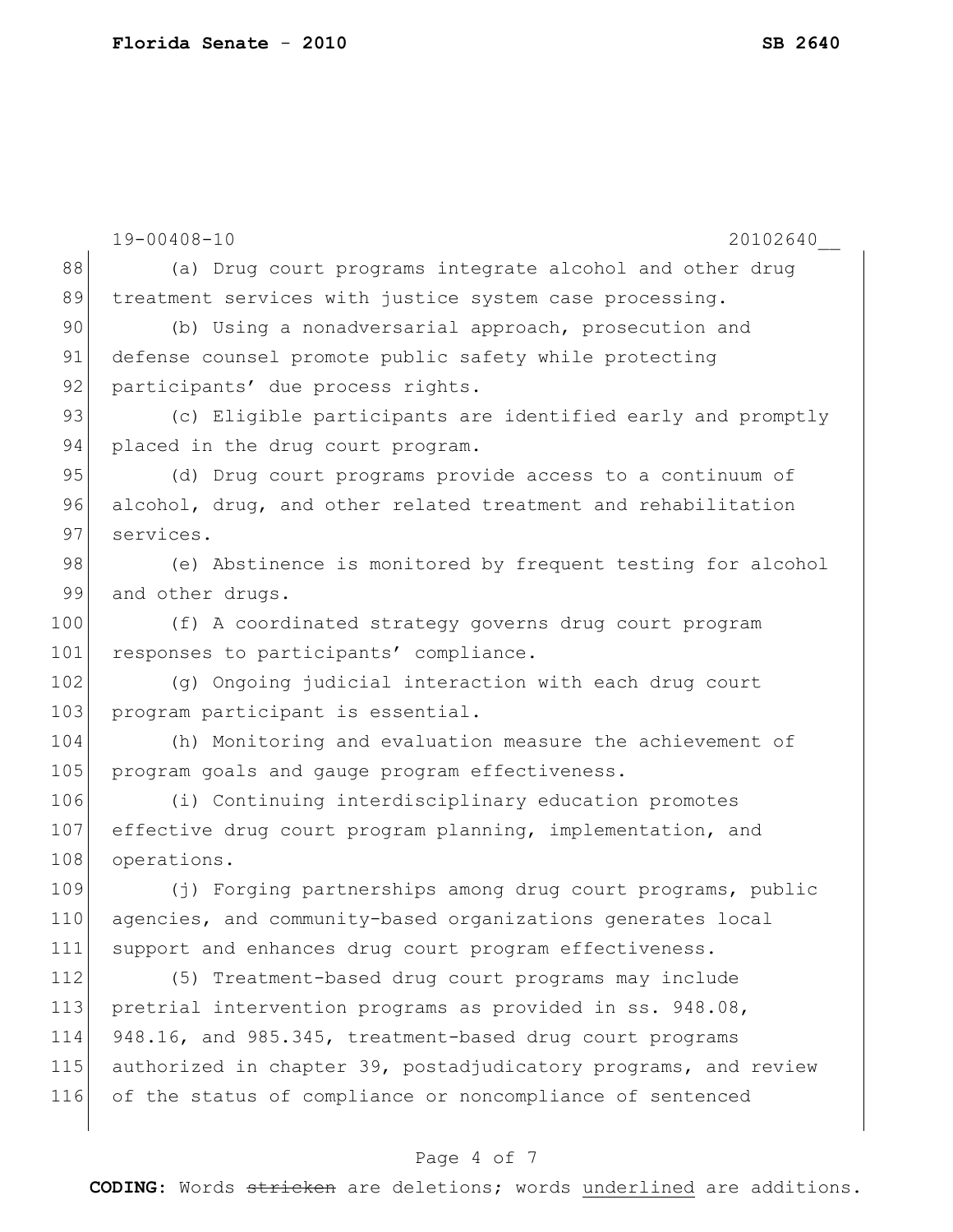19-00408-10 20102640\_\_ 117 offenders through a treatment-based drug court program. While 118 enrolled in a treatment-based drug court program, the 119 participant is subject to a coordinated strategy developed by a 120 drug court team under subsection (3). The coordinated strategy 121 may include a protocol of sanctions that may be imposed upon the 122 participant for noncompliance with program rules. The protocol 123 of sanctions may include, but is not limited to, placement in a 124 substance abuse treatment program offered by a licensed service 125 provider as defined in s. 397.311 or in a jail-based treatment 126 program or serving a period of secure detention under chapter 127 985 if a child or a period of incarceration within the time 128 limits established for contempt of court if an adult. The 129 coordinated strategy must be provided in writing to the 130 participant before the participant agrees to enter into a 131 treatment-based drug court program. 132 (6)(a) Contingent upon an annual appropriation by the

133 Legislature, each judicial circuit shall establish, at a 134 minimum, one coordinator position for the treatment-based drug 135 court program within the state courts system to coordinate the 136 responsibilities of the participating agencies and service 137 providers. Each coordinator shall provide direct support to the 138 treatment-based drug court program by providing coordination 139 between the multidisciplinary team and the judiciary, providing 140 case management, monitoring compliance of the participants in 141 the treatment-based drug court program with court requirements, 142 and providing program evaluation and accountability.

143 (b) Each circuit shall report sufficient client-level and 144 programmatic data to the Office of State Courts Administrator 145 annually for purposes of program evaluation. Client-level data

### Page 5 of 7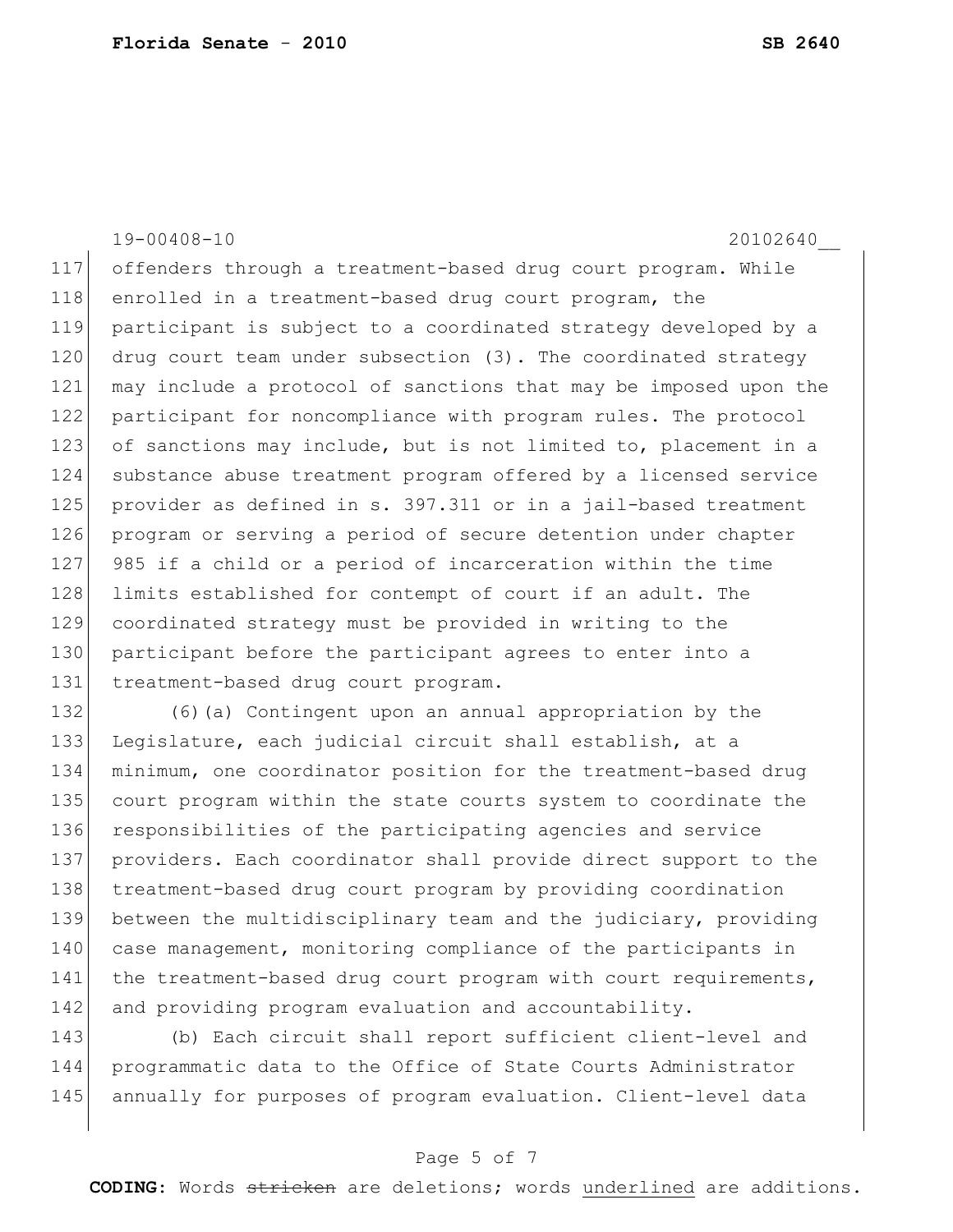19-00408-10 20102640\_\_ 146 include primary offenses that resulted in the drug court 147 referral or sentence, treatment compliance, completion status 148 and reasons for failure to complete, offenses committed during 149 treatment and the sanctions imposed, frequency of court 150 appearances, and units of service. Programmatic data include 151 referral and screening procedures, eligibility criteria, type 152 and duration of treatment offered, and residential treatment 153 resources. 154 (7)(a) The Florida Association of Drug Court Professionals

155 is created. The membership of the association may consist of 156 treatment-based drug court program practitioners who comprise 157 the multidisciplinary treatment-based drug court program team, 158 including, but not limited to, judges, state attorneys, defense 159 counsel, treatment-based drug court program coordinators, 160 probation officers, law enforcement officers, community 161 representatives, members of the academic community, and 162 treatment professionals. Membership in the association shall be 163 voluntary.

164 (b) The association shall annually elect a chair whose duty 165 is to solicit recommendations from members on issues relating to 166 the expansion, operation, and institutionalization of treatment-167 based drug court programs. The chair is responsible for 168 providing on or before October 1 of each year the association's 169 recommendations and an annual report to the appropriate Supreme 170 Court committee or to the appropriate personnel of the Office of 171 the State Courts Administrator.

172  $(8)$  A <del>If a county chooses to fund a treatment-based drug</del> 173 court program, the county must secure funding from sources other 174 than the state for those costs not otherwise assumed by the

## Page 6 of 7